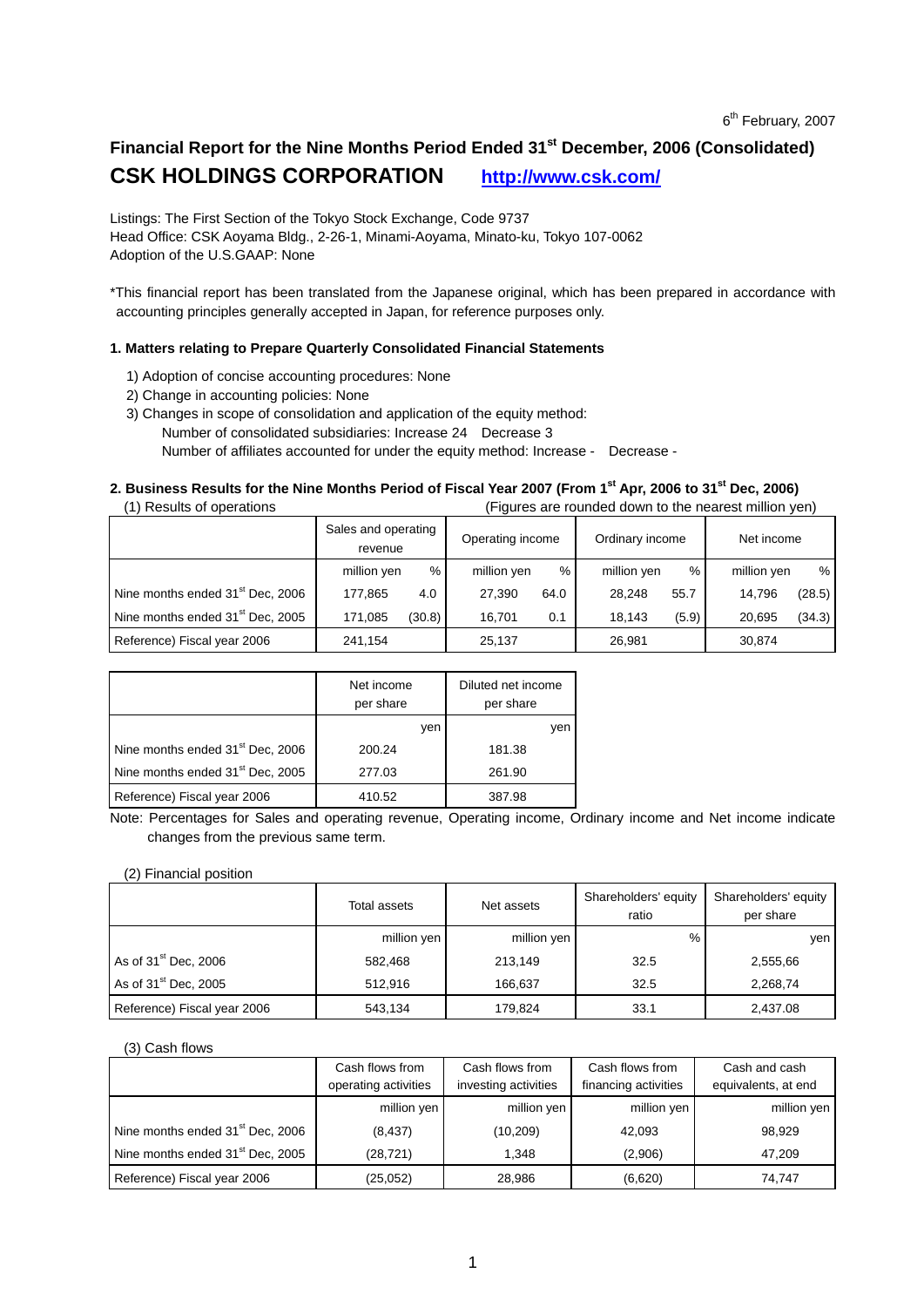### (4) Non-consolidated results of operations for the nine months period of fiscal year 2007 (From 1<sup>st</sup> Apr, 2006 to 31<sup>st</sup> Dec, 2006)

|                                              | Sales and operating<br>revenue |        | Operating income |        | Ordinary income |        | Net income  |        |
|----------------------------------------------|--------------------------------|--------|------------------|--------|-----------------|--------|-------------|--------|
|                                              | million yen                    | %      | million yen      | %      | million yen     | %      | million yen | %      |
| Nine months ended 31 <sup>st</sup> Dec, 2006 | 14.833                         | (74.6) | 9.472            | 246.0  | 11.357          | 90.1   | 11.249      | (29.2) |
| Nine months ended 31 <sup>st</sup> Dec, 2005 | 58,289                         | (45.1) | 2,737            | (52.4) | 5,972           | (30.7) | 15.889      | (55.0) |
| Reference) Fiscal year 2006                  | 59,807                         |        | 2,529            |        | 6.206           |        | 22,563      |        |

Note: Percentages for Sales and operating revenue, Operating income, Ordinary income and Net income indicate changes from the previous same term.

|                                  | Total assets | Net assets  |
|----------------------------------|--------------|-------------|
|                                  | million yen  | million yen |
| As of 31 <sup>st</sup> Dec, 2006 | 328,165      | 172,329     |
| As of 31 <sup>st</sup> Dec, 2005 | 268,607      | 154,878     |
| Reference) Fiscal year 2006      | 288,996      | 163.862     |

#### 3. Earnings Forecast for the Fiscal Year 2007 (From 1<sup>st</sup> Apr, 2006 to 31<sup>st</sup> Mar, 2007) (1) Consolidated earnings forecast

|           | , r, oonoonaatoa camiingo iorooaot |                 |             |
|-----------|------------------------------------|-----------------|-------------|
|           | Sales and<br>operating revenue     | Ordinary income | Net income  |
|           | million yen                        | million yen     | million yen |
| Full-year | 260,000                            | 35,000          | 18,000      |

Reference) Expected Net income per share (full-year basis): 243.15 yen

### (2) Non-consolidated earnings forecast

|           |                   |                 |             | Annual dividends per share |                                    |       |  |
|-----------|-------------------|-----------------|-------------|----------------------------|------------------------------------|-------|--|
|           | Operating revenue | Ordinary income | Net income  | Interim<br>(Results)       | End of the<br>period<br>(Forecast) |       |  |
|           | million yen       | million yen     | million yen | ven                        | ven                                | ven   |  |
| Full-year | 15.500            | 10.200          | 10.000      | 20.00                      | 20.00                              | 40.00 |  |

Reference) Expected Net income per share (full-year basis): 135.08 yen

\*Since descriptions about future events, for instance, earnings forecast for Mar, 2007 are estimation, results may differ from this estimation due to changes of several economic conditions.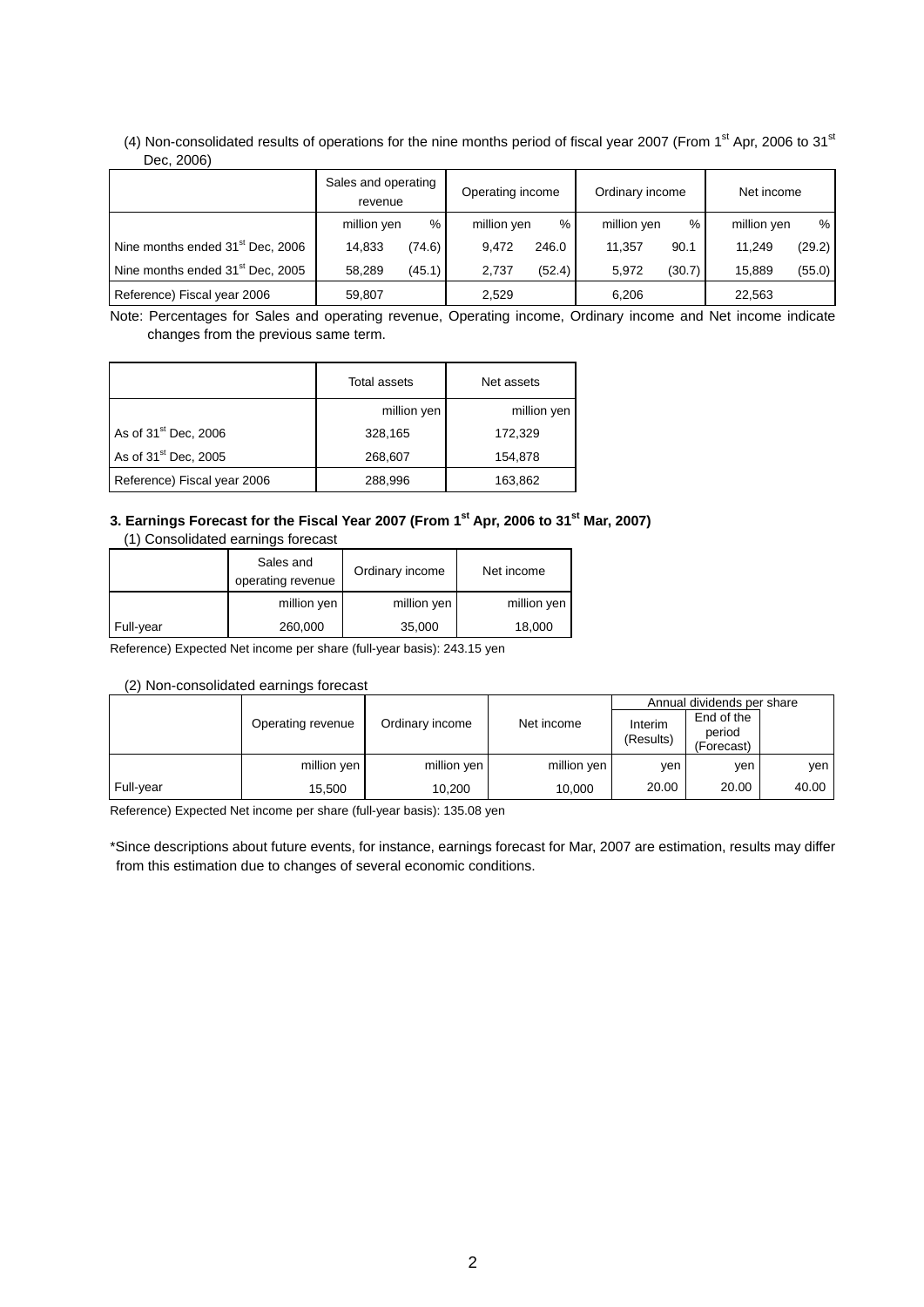# **Consolidated Balance Sheets**

|                                                                 |                                                                                                  |               |                  |                            |                             |               |                                 | (millions of yen) |
|-----------------------------------------------------------------|--------------------------------------------------------------------------------------------------|---------------|------------------|----------------------------|-----------------------------|---------------|---------------------------------|-------------------|
| Period                                                          | Fiscal year 2006                                                                                 |               | Fiscal year 2007 |                            | Fiscal year 2006            |               | Increase (Decrease)             |                   |
|                                                                 | 3rd quarter 3rd quarter<br>(As of 31 <sup>st</sup> Dec, 2005) (As of 31 <sup>st</sup> Dec, 2006) |               |                  |                            | (As of $31^{st}$ Mar, 2006) |               | compared to<br>fiscal year 2006 |                   |
| Account                                                         | Amount                                                                                           | % of<br>total | Amount           | $\frac{1}{\%}$ of<br>total | Amount                      | % of<br>total | Amount                          | Change            |
| Assets                                                          |                                                                                                  | $\frac{0}{0}$ |                  | %                          |                             | %             |                                 | $\frac{9}{6}$     |
| <b>Current assets</b>                                           |                                                                                                  |               |                  |                            |                             |               |                                 |                   |
| 1 Cash and time deposits                                        | 49,818                                                                                           |               | 102,091          |                            | 77,444                      |               | 24,647                          |                   |
| 2 Notes and accounts receivable                                 | 24,816                                                                                           |               | 24,684           |                            | 36,079                      |               | (11, 395)                       |                   |
| 3 Marketable securities                                         | 2,549                                                                                            |               | 5,495            |                            | 3,910                       |               | 1,584                           |                   |
| 4 Venture capital investments                                   | 3,419                                                                                            |               | 2,691            |                            | 3,176                       |               | (484)                           |                   |
| 5 Inventories                                                   | 10,894                                                                                           |               | 11,782           |                            | 8,111                       |               | 3,670                           |                   |
| 6 Investments related to financial<br>services                  | 80,852                                                                                           |               | 122,258          |                            | 94,123                      |               | 28,134                          |                   |
| 7 Cash segregated as deposits<br>related to securities business | 63,237                                                                                           |               | 44,851           |                            | 57,696                      |               | (12, 844)                       |                   |
| 8 Trading assets related to<br>securities business              | 11,046                                                                                           |               | 22,378           |                            | 10,863                      |               | 11,515                          |                   |
| 9 Receivables related to margin<br>transactions                 | 107,377                                                                                          |               | 79,948           |                            | 112,120                     |               | (32, 172)                       |                   |
| 10 Other current assets                                         | 33,904                                                                                           |               | 55,860           |                            | 36,800                      |               | 19,059                          |                   |
| Allowance for doubtful accounts                                 | (182)                                                                                            |               | (48)             |                            | (162)                       |               | 113                             |                   |
| Total current assets                                            | 387,733                                                                                          | 75.6          | 471,992          | 81.0                       | 440,165                     | 81.0          | 31,827                          | 7.2               |
| II Fixed assets                                                 |                                                                                                  |               |                  |                            |                             |               |                                 |                   |
| 1 Tangible fixed assets                                         |                                                                                                  |               |                  |                            |                             |               |                                 |                   |
| (1) Buildings and structures                                    | 17,281                                                                                           |               | 8,457            |                            | 10,391                      |               | (1,934)                         |                   |
| $(2)$ Land                                                      | 10,597                                                                                           |               | 10,553           |                            | 11,684                      |               | (1, 130)                        |                   |
| (3) Other tangible fixed assets                                 | 5,829                                                                                            |               | 6,875            |                            | 4,910                       |               | 1,965                           |                   |
| Total tangible fixed assets                                     | 33,708                                                                                           | 6.6           | 25,886           | 4.4                        | 26,986                      | 5.0           | (1,099)                         | (4.1)             |
| 2 Intangible fixed assets                                       |                                                                                                  |               |                  |                            |                             |               |                                 |                   |
| (1) Goodwill                                                    | 701                                                                                              |               | 250              |                            | 607                         |               | (357)                           |                   |
| (2) Other intangible fixed assets                               | 14,944                                                                                           |               | 10,670           |                            | 3,826                       |               | 6,843                           |                   |
| Total intangible fixed assets                                   | 15,646                                                                                           | 3.0           | 10,920           | 1.9                        | 4,434                       | 0.8           | 6,486                           | 146.3             |
| 3 Investments and other assets                                  |                                                                                                  |               |                  |                            |                             |               |                                 |                   |
| (1) Investments in securities                                   | 56,322                                                                                           |               | 60,076           |                            | 58,679                      |               | 1,396                           |                   |
| (2) Prepaid pension costs                                       | 3,383                                                                                            |               | 3,313            |                            | 3,269                       |               | 44                              |                   |
| (3) Deferred income taxes                                       | 3,109                                                                                            |               | 1,343            |                            | 969                         |               | 373                             |                   |
| (4) Others<br>Allowance for doubtful                            | 15,186                                                                                           |               | 10,797           |                            | 10,750                      |               | 47                              |                   |
| accounts                                                        | (2, 175)                                                                                         |               | (1,861)          |                            | (2, 120)                    |               | 259                             |                   |
| Total investments and other<br>assets                           | 75,826                                                                                           | 14.8          | 73,668           | 12.7                       | 71,548                      | 13.2          | 2,120                           | 3.0               |
| Total fixed assets                                              | 125,182                                                                                          | 24.4          | 110,475          | 19.0                       | 102,969                     | 19.0          | 7,506                           | 7.3               |
| <b>Total assets</b>                                             | 512,916                                                                                          | 100.0         | 582,468          | 100.0                      | 543,134                     | 100.0         | 39,334                          | 7.2               |
|                                                                 |                                                                                                  |               |                  |                            |                             |               |                                 |                   |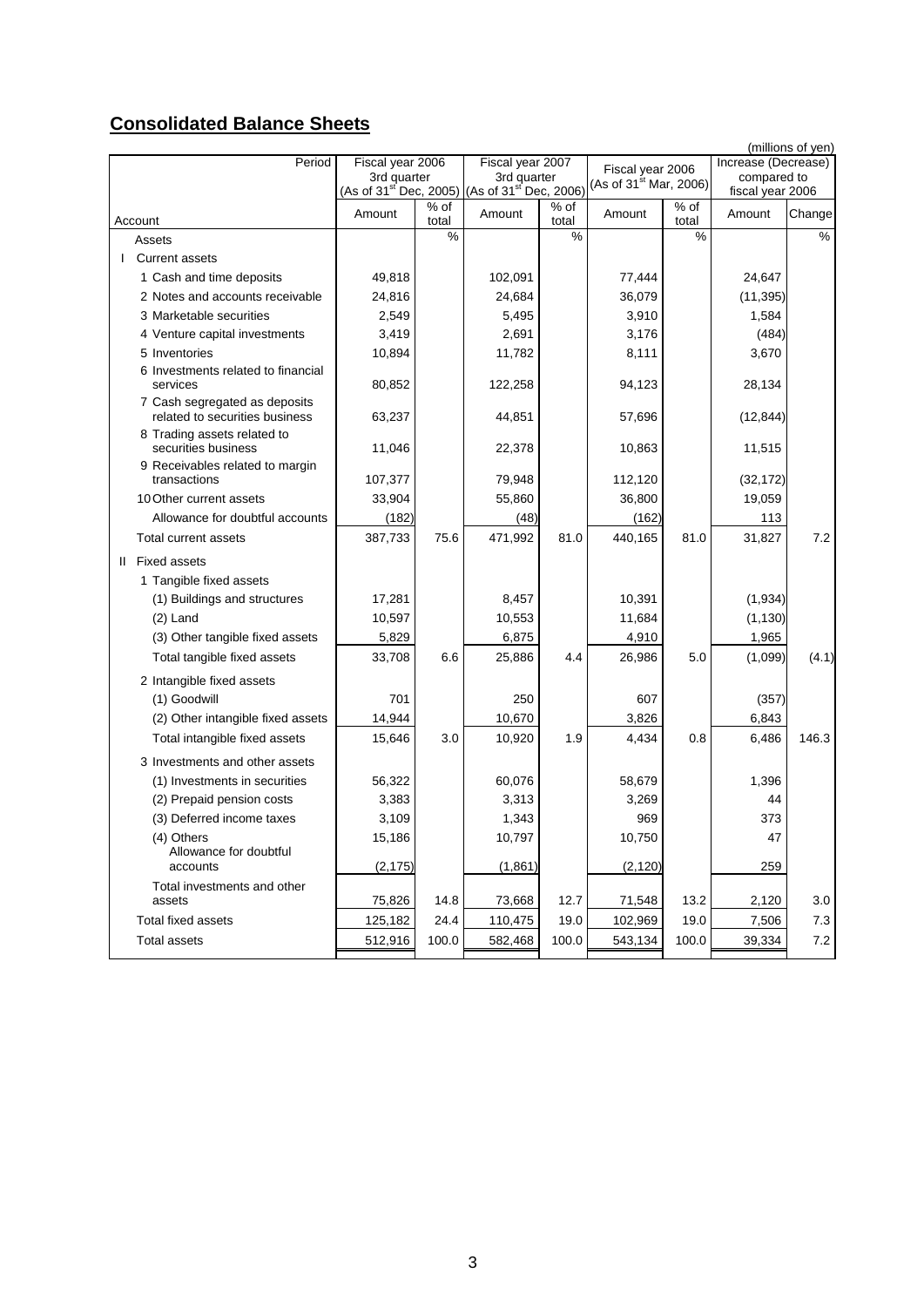|                                                                                                          |                  |               |                                                                                                  |               |                                    |               |                                 | (millions of yen) |
|----------------------------------------------------------------------------------------------------------|------------------|---------------|--------------------------------------------------------------------------------------------------|---------------|------------------------------------|---------------|---------------------------------|-------------------|
| Period                                                                                                   | Fiscal year 2006 |               | Fiscal year 2007                                                                                 |               | Fiscal year 2006                   |               | Increase (Decrease)             |                   |
|                                                                                                          |                  |               | 3rd quarter 3rd quarter<br>(As of 31 <sup>st</sup> Dec, 2005) (As of 31 <sup>st</sup> Dec, 2006) |               | (As of 31 <sup>st</sup> Mar, 2006) |               | compared to<br>fiscal year 2006 |                   |
| Account                                                                                                  | Amount           | % of<br>total | Amount                                                                                           | % of<br>total | Amount                             | % of<br>total | Amount                          | Change            |
| Liabilities                                                                                              |                  | %             |                                                                                                  | %             |                                    | %             |                                 | %                 |
| <b>I</b> Current liabilities                                                                             |                  |               |                                                                                                  |               |                                    |               |                                 |                   |
| 1 Accounts payable                                                                                       | 9,938            |               | 10,559                                                                                           |               | 14,015                             |               | (3, 456)                        |                   |
| 2 Short-term bank loans payable                                                                          | 32,842           |               | 34,551                                                                                           |               | 23,853                             |               | 10,698                          |                   |
| 3 Current portion of corporate<br>bonds payable                                                          |                  |               | 20,000                                                                                           |               |                                    |               | 20,000                          |                   |
| 4 Accrued income taxes                                                                                   | 3,027            |               | 7,826                                                                                            |               | 10,868                             |               | (3,042)                         |                   |
| 5 Deposits received of prepaid<br>cards                                                                  | 39.110           |               | 42,312                                                                                           |               | 38,977                             |               | 3,335                           |                   |
| 6 Accrued bonuses to employees                                                                           | 3,102            |               | 3,087                                                                                            |               | 6,288                              |               | (3,201)                         |                   |
| 7 Allowance for anticipated losses<br>on contracts                                                       | 5                |               | 1,688                                                                                            |               | 3,173                              |               | (1,485)                         |                   |
| 8 Allowance for relocation loss                                                                          | 95               |               |                                                                                                  |               |                                    |               |                                 |                   |
| 9 Liabilities related to financial<br>services                                                           |                  |               | 15,973                                                                                           |               |                                    |               | 15,973                          |                   |
| 10 Trading liabilities related to<br>securities business                                                 | 2.430            |               | 10,944                                                                                           |               | 4,756                              |               | 6,188                           |                   |
| 11 Payable related to margin<br>transactions                                                             | 72,012           |               | 49,909                                                                                           |               | 77,341                             |               | (27, 431)                       |                   |
| 12 Deposits received and guarantee<br>deposits received from customers<br>related to securities business | 72,817           |               | 59,433                                                                                           |               | 65,984                             |               | (6, 550)                        |                   |
| 13 Other current liabilities                                                                             | 21,003           |               | 24,981                                                                                           |               | 22,102                             |               | 2,878                           |                   |
| <b>Total current liabilities</b>                                                                         | 256,386          | 50.0          | 281,268                                                                                          | 48.3          | 267,362                            | 49.2          | 13,905                          | 5.2               |
| II Long-term liabilities                                                                                 |                  |               |                                                                                                  |               |                                    |               |                                 |                   |
| 1 Corporate bonds payable                                                                                | 40,000           |               | 20,000                                                                                           |               | 40,000                             |               | (20,000)                        |                   |
| 2 Convertible bonds payable                                                                              | 23,000           |               | 58,000                                                                                           |               | 23,000                             |               | 35,000                          |                   |
| 3 Long-term bank loans payable                                                                           |                  |               | 5,000                                                                                            |               | 5,000                              |               |                                 |                   |
| 4 Accrued employees' retirement<br>benefits                                                              | 915              |               | 818                                                                                              |               | 787                                |               | 30                              |                   |
| 5 Accrued directors' retirement                                                                          |                  |               |                                                                                                  |               |                                    |               |                                 |                   |
| benefits<br>6 Other long-term liabilities                                                                | 239<br>2,107     |               | 186<br>2,778                                                                                     |               | 239<br>2,235                       |               | (52)<br>543                     |                   |
| Total long-term liabilities                                                                              | 66,262           | 12.9          | 86,783                                                                                           | 14.9          | 71,262                             | 13.1          | 15,521                          | 21.8              |
|                                                                                                          |                  |               |                                                                                                  |               |                                    |               |                                 |                   |
| III Statutory reserve                                                                                    |                  |               |                                                                                                  |               |                                    |               |                                 |                   |
| 1 Reserve for securities trading<br>liabilities                                                          | 992              |               | 1,265                                                                                            |               | 1,078                              |               | 186                             |                   |
| 2 Reserve for financial futures<br>trading liabilities                                                   | $\mathbf 0$      |               | 1                                                                                                |               | 0                                  |               | 1                               |                   |
| Total statutory reserve                                                                                  | 992              | 0.2           | 1,266                                                                                            | 0.2           | 1,079                              | 0.2           | 186                             | 17.3              |
| <b>Total liabilities</b>                                                                                 | 323,641          | 63.1          | 369,318                                                                                          | 63.4          | 339,703                            | 62.5          | 29,614                          | 8.7               |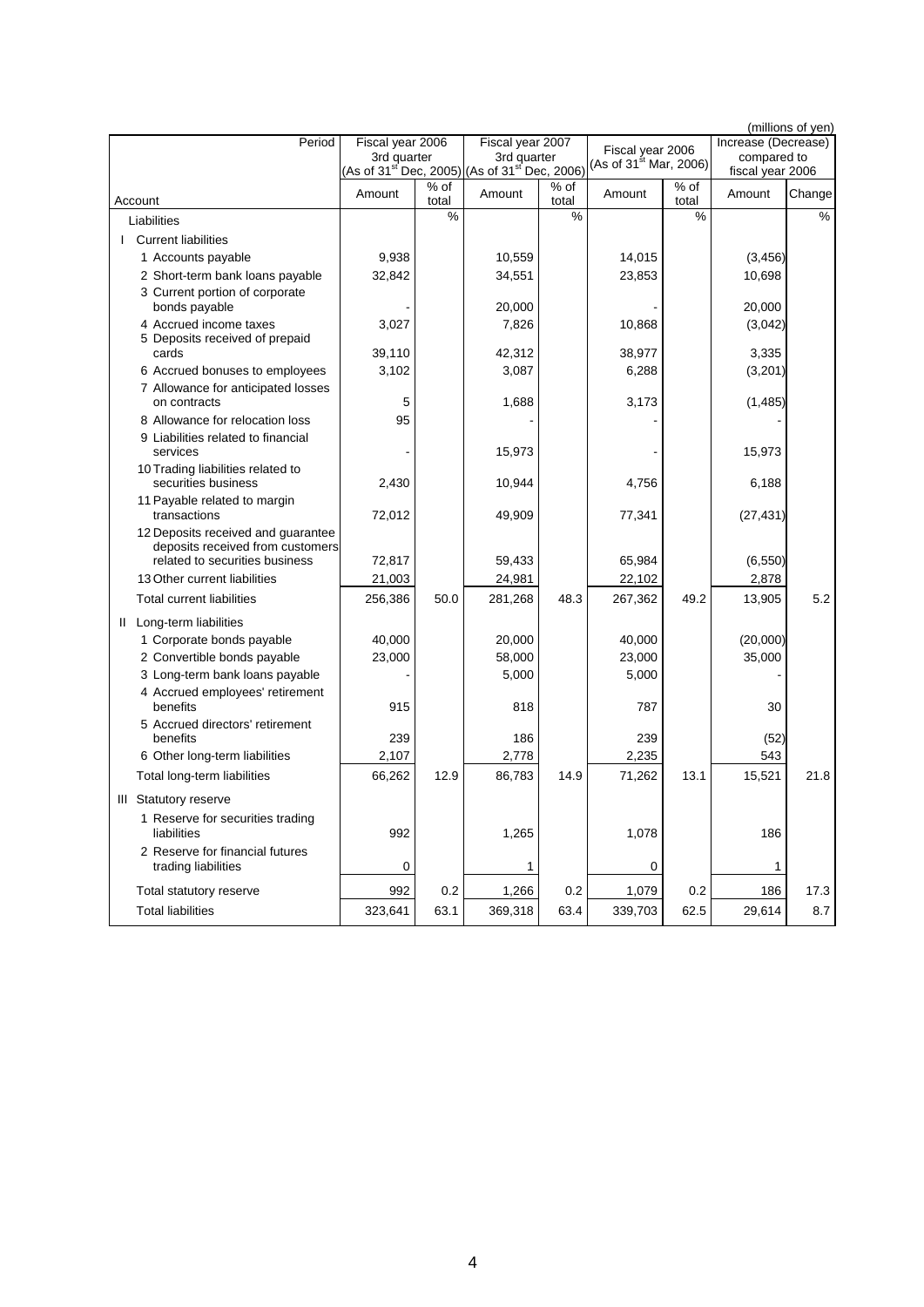|                                                                   |                  |                 |                                                                                        |               |                                       |               |                                 | (millions of yen) |
|-------------------------------------------------------------------|------------------|-----------------|----------------------------------------------------------------------------------------|---------------|---------------------------------------|---------------|---------------------------------|-------------------|
| Period                                                            | Fiscal year 2006 |                 | Fiscal year 2007                                                                       |               | Fiscal year 2006                      |               | Increase (Decrease)             |                   |
|                                                                   | 3rd quarter      |                 | 3rd quarter<br>(As of 31 <sup>st'</sup> Dec, 2005) (As of 31 <sup>st'</sup> Dec, 2006) |               | (As of 31 $\mathrm{^{st}}$ Mar, 2006) |               | compared to<br>fiscal year 2006 |                   |
| Account                                                           | Amount           | $%$ of<br>total | Amount                                                                                 | % of<br>total | Amount                                | % of<br>total | Amount                          | Change            |
| Minority interests                                                |                  | %               |                                                                                        | $\%$          |                                       | %             |                                 | %                 |
| Minority interests                                                | 22,637           | 4.4             |                                                                                        |               | 23,606                                | 4.4           | (23,606)                        |                   |
|                                                                   |                  |                 |                                                                                        |               |                                       |               |                                 |                   |
| Shareholders' equity                                              |                  |                 |                                                                                        |               |                                       |               |                                 |                   |
| Common stock                                                      | 70,717           | 13.8            |                                                                                        |               | 71,523                                | 13.2          | (71, 523)                       |                   |
| Capital surplus<br>Ш                                              | 35,331           | 6.9             |                                                                                        |               | 36,137                                | 6.6           | (36, 137)                       |                   |
| Retained earnings<br>Ш                                            | 70,478           | 13.7            |                                                                                        |               | 80,719                                | 14.9          | (80, 719)                       |                   |
| Unrealized gains on securities<br>IV                              | 8,506            | 1.7             |                                                                                        |               | 11,069                                | 2.0           | (11,069)                        |                   |
| Foreign currency translation<br>V                                 |                  |                 |                                                                                        |               |                                       |               |                                 |                   |
| adjustments                                                       | (61)             | (0.0)           |                                                                                        |               |                                       |               |                                 |                   |
| VI Treasury stock, at cost                                        | (18, 335)        | (3.6)           |                                                                                        |               | (19, 625)                             | (3.6)         | 19,625                          |                   |
| Total shareholders' equity                                        | 166,637          | 32.5            |                                                                                        |               | 179,824                               | 33.1          | (179, 824)                      |                   |
| Total liabilities, minority interests<br>and shareholders' equity | 512,916          | 100.0           |                                                                                        |               | 543,134                               | 100.0         | (543, 134)                      |                   |
|                                                                   |                  |                 |                                                                                        |               |                                       |               |                                 |                   |
|                                                                   |                  |                 |                                                                                        |               |                                       |               |                                 |                   |
| Net assets                                                        |                  |                 |                                                                                        |               |                                       |               |                                 |                   |
| I Shareholders' equity                                            |                  |                 |                                                                                        |               |                                       |               |                                 |                   |
| 1 Common stock                                                    |                  |                 | 72,291                                                                                 | 12.4          |                                       |               | 72,291                          |                   |
| 2 Capital surplus                                                 |                  |                 | 36,905                                                                                 | 6.4           |                                       |               | 36,905                          |                   |
| 3 Retained earnings                                               |                  |                 | 90,808                                                                                 | 15.6          |                                       |               | 90,808                          |                   |
| 4 Treasury stock, at cost                                         |                  |                 | (19, 645)                                                                              | (3.4)         |                                       |               | (19, 645)                       |                   |
| Total shareholders' equity                                        |                  |                 | 180,359                                                                                | 31.0          |                                       |               | 180,359                         |                   |
| II Valuation and translation<br>adjustments                       |                  |                 |                                                                                        |               |                                       |               |                                 |                   |
| 1 Net unrealized gains on                                         |                  |                 |                                                                                        |               |                                       |               |                                 |                   |
| securities                                                        |                  |                 | 8,833                                                                                  | 1.5           |                                       |               | 8,833                           |                   |
| 2 Net unrealized gains on hedging                                 |                  |                 |                                                                                        |               |                                       |               |                                 |                   |
| derivatives                                                       |                  |                 | 0                                                                                      | 0.0           |                                       |               | 0                               |                   |
| Total valuation and translation                                   |                  |                 |                                                                                        |               |                                       |               |                                 |                   |
| adjustments                                                       |                  |                 | 8,833                                                                                  | 1.5           |                                       |               | 8,833                           |                   |
| <b>III</b> Minority interests                                     |                  |                 | 23,956                                                                                 | 4.1           |                                       |               | 23,956                          |                   |
| Total net assets                                                  |                  |                 | 213,149                                                                                | 36.6          |                                       |               | 213,149                         |                   |
| Total liabilities and net assets                                  |                  |                 | 582,468                                                                                | 100.0         |                                       |               | 582,468                         |                   |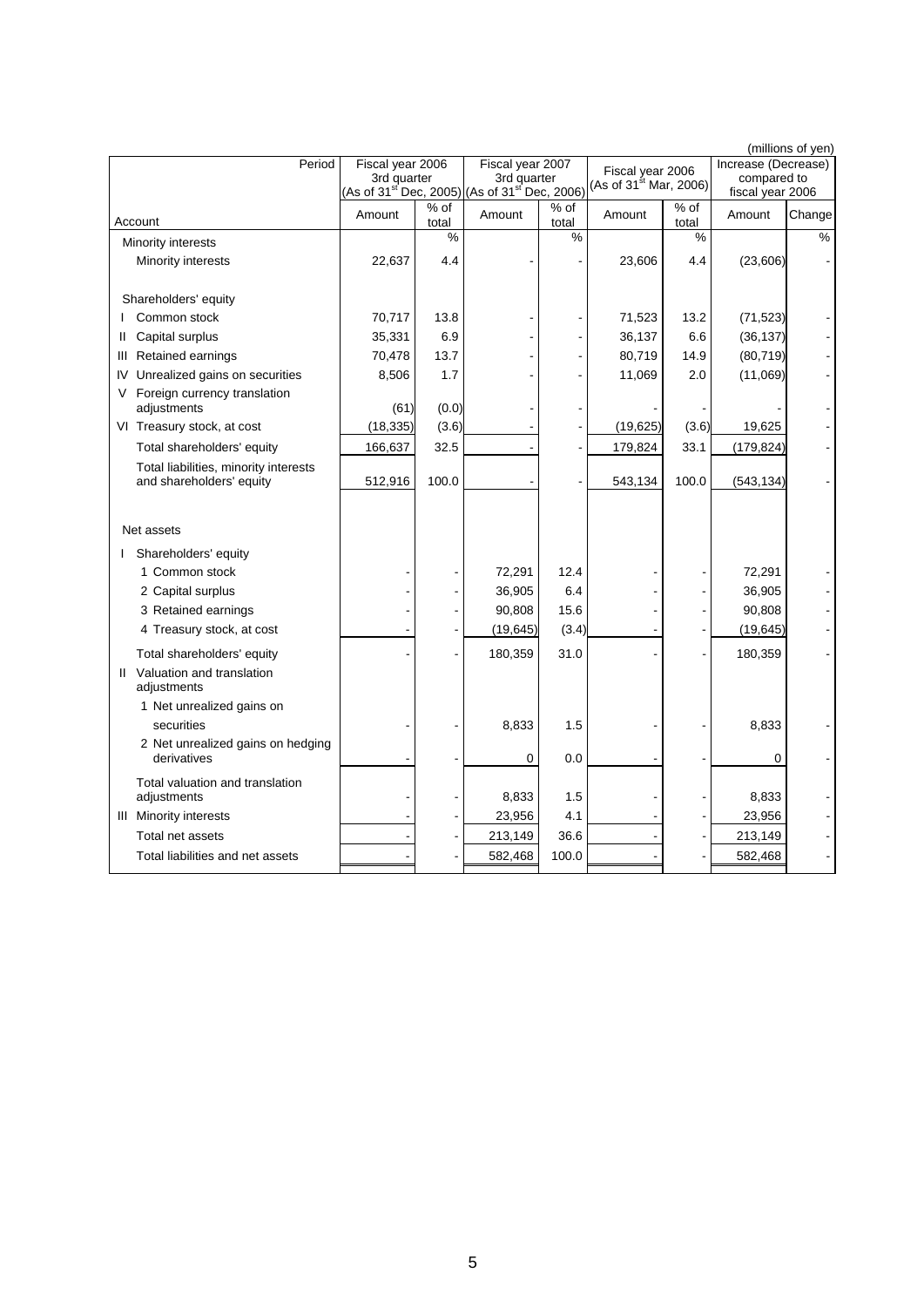# **Consolidated Statements of Income**

|   |                                                                      |         |                                  |                                  |                     |            |        |                                  | (millions of yen)                |  |
|---|----------------------------------------------------------------------|---------|----------------------------------|----------------------------------|---------------------|------------|--------|----------------------------------|----------------------------------|--|
|   | Period                                                               |         | Fiscal year 2006                 |                                  | Fiscal year 2007    | Increase   |        | Fiscal year 2006<br>For the year |                                  |  |
|   |                                                                      |         | For the nine months              |                                  | For the nine months | (Decrease) |        |                                  |                                  |  |
|   |                                                                      |         | ended 31 <sup>st</sup> Dec, 2005 | ended 31 <sup>st</sup> Dec, 2006 |                     |            |        |                                  | ended 31 <sup>st</sup> Mar, 2006 |  |
|   |                                                                      |         | Ratio to                         |                                  | Ratio to            |            |        |                                  | Ratio to                         |  |
|   |                                                                      | Amount  | Sales and                        | Amount                           | Sales and           | Amount     | Change | Amount                           | Sales and                        |  |
|   |                                                                      |         | operating                        |                                  | operating           |            |        |                                  | operating                        |  |
|   | Account                                                              |         | revenue                          |                                  | revenue             |            |        |                                  | revenue                          |  |
|   |                                                                      |         | %                                |                                  | %                   |            | %      |                                  | $\%$                             |  |
| L | Operating revenue                                                    | 171,085 | 100.0                            | 177,865                          | 100.0               | 6,779      | 4.0    | 241,154                          | 100.0                            |  |
|   |                                                                      |         |                                  |                                  |                     |            |        |                                  |                                  |  |
|   | II Operating costs                                                   | 110,812 | 64.8                             | 108,228                          | 60.8                | (2, 584)   | (2.3)  | 156,581                          | 64.9                             |  |
|   | Gross profit                                                         | 60,273  | 35.2                             | 69,637                           | 39.2                | 9,363      | 15.5   | 84,572                           | 35.1                             |  |
|   |                                                                      |         |                                  |                                  |                     |            |        |                                  |                                  |  |
|   | III Selling, general and administrative                              |         |                                  |                                  |                     |            |        |                                  |                                  |  |
|   | expenses                                                             | 43,571  | 25.4                             | 42,246                           | 23.8                | (1, 324)   | (3.0)  | 59,435                           | 24.7                             |  |
|   |                                                                      |         |                                  |                                  |                     |            |        |                                  |                                  |  |
|   | Operating income                                                     | 16,701  | 9.8                              | 27,390                           | 15.4                | 10,688     | 64.0   | 25,137                           | 10.4                             |  |
|   |                                                                      |         |                                  |                                  |                     |            |        |                                  |                                  |  |
|   | IV Non-operating income                                              | 2,105   | 1.2                              | 1,749                            | 1.0                 | (355)      | (16.9) | 2,807                            | 1.2                              |  |
|   | 1 Interest income                                                    | 99      |                                  | 197                              |                     | 98         |        | 124                              |                                  |  |
|   | 2 Dividend income                                                    |         |                                  | 350                              |                     | 350        |        |                                  |                                  |  |
|   | 3 Equity in net gains of affiliates                                  | 198     |                                  |                                  |                     | (198)      |        | 198                              |                                  |  |
|   | 4 Hoard profit of prepaid card                                       | 678     |                                  | 712                              |                     | 34         |        | 909                              |                                  |  |
|   | Subsidy income<br>5                                                  | 274     |                                  |                                  |                     | (274)      |        | 462                              |                                  |  |
|   |                                                                      |         |                                  |                                  |                     |            |        |                                  |                                  |  |
|   | 6<br>Others, net                                                     | 854     |                                  | 488                              |                     | (365)      |        | 1,112                            |                                  |  |
|   |                                                                      |         |                                  |                                  |                     |            |        |                                  |                                  |  |
| V | Non-operating expenses                                               | 663     | 0.4                              | 891                              | 0.5                 | 228        | 34.4   | 963                              | 0.4                              |  |
|   | 1 Interest expenses                                                  | 157     |                                  | 78                               |                     | (79)       |        | 174                              |                                  |  |
|   | 2 Provision for accrued                                              |         |                                  |                                  |                     |            |        |                                  |                                  |  |
|   | employees' retirement benefits                                       | 195     |                                  | 195                              |                     | 0          |        | 260                              |                                  |  |
|   | 3 Transfer of agent's commission                                     | 146     |                                  | 116                              |                     | (29)       |        | 187                              |                                  |  |
|   | 4 Transfer of one's domicile's                                       |         |                                  |                                  |                     |            |        |                                  |                                  |  |
|   | adjustment costs                                                     |         |                                  | 154                              |                     | 154        |        | 105                              |                                  |  |
|   | 5 Others, net                                                        | 164     |                                  | 346                              |                     | 182        |        | 235                              |                                  |  |
|   | Ordinary income                                                      | 18,143  | 10.6                             | 28,248                           | 15.9                | 10,104     | 55.7   | 26,981                           | 11.2                             |  |
|   |                                                                      |         |                                  |                                  |                     |            |        |                                  |                                  |  |
|   | VI Extraordinary gains                                               | 21,594  | 12.6                             | 728                              | 0.4                 | (20, 866)  | (96.6) | 37,568                           | 15.6                             |  |
|   |                                                                      |         |                                  |                                  |                     |            |        |                                  |                                  |  |
|   | 1 Gain on sales of fixed assets                                      |         |                                  | 208                              |                     | 208        |        | 15,897                           |                                  |  |
|   | 2 Gain on sales of investments in<br>securities                      | 21,418  |                                  |                                  |                     | (21, 418)  |        | 21,418                           |                                  |  |
|   | 3 Gain from reversal of allowance                                    |         |                                  |                                  |                     |            |        |                                  |                                  |  |
|   | for doubtful accounts                                                |         |                                  | 103                              |                     | 103        |        |                                  |                                  |  |
|   | 4 Gain from transfer of business                                     |         |                                  | 277                              |                     | 277        |        |                                  |                                  |  |
|   |                                                                      |         |                                  |                                  |                     |            |        |                                  |                                  |  |
|   | 5 Others, net                                                        | 175     |                                  | 139                              |                     | (36)       |        | 251                              |                                  |  |
|   |                                                                      |         |                                  |                                  |                     |            |        |                                  |                                  |  |
|   | VII Extraordinary losses                                             | 3,997   | 2.3                              | 551                              | 0.3                 | (3, 446)   | (86.2) | 11,763                           | 4.9                              |  |
|   | 1 Loss on disposal of fixed                                          |         |                                  |                                  |                     |            |        |                                  |                                  |  |
|   | assets                                                               | 868     |                                  | 120                              |                     | (747)      |        | 1,153                            |                                  |  |
|   | 2 Loss on impairment of fixed                                        |         |                                  |                                  |                     |            |        |                                  |                                  |  |
|   | assets                                                               |         |                                  |                                  |                     |            |        | 3,379                            |                                  |  |
|   | 3 Loss on write-down of                                              |         |                                  |                                  |                     |            |        |                                  |                                  |  |
|   | investments in securities                                            |         |                                  | 100                              |                     | 100        |        |                                  |                                  |  |
|   | 4 Loss on relocation of datacenter                                   | 1,292   |                                  |                                  |                     | (1, 292)   |        | 1,568                            |                                  |  |
|   | 5 Loss on cancellation of system                                     |         |                                  |                                  |                     |            |        |                                  |                                  |  |
|   | development                                                          | 807     |                                  |                                  |                     | (807)      |        | 2,945                            |                                  |  |
|   | 6 Provision for reserve for                                          |         |                                  |                                  |                     |            |        |                                  |                                  |  |
|   | securities trading liabilities                                       | 334     |                                  | 186                              |                     | (148)      |        | 421                              |                                  |  |
|   | 7 Provision for reserve for<br>financial futures trading liabilities | 0       |                                  | 1                                |                     | 1          |        | 0                                |                                  |  |
|   |                                                                      |         |                                  |                                  |                     |            |        |                                  |                                  |  |
|   | 8 Others, net                                                        | 694     |                                  | 142                              |                     | (552)      |        | 2,295                            |                                  |  |
|   | Income before income taxes and                                       |         |                                  |                                  |                     |            |        |                                  |                                  |  |
|   | minority interests                                                   | 35,740  | 20.9                             | 28,425                           | 16.0                | (7, 314)   | (20.5) | 52,785                           | 21.9                             |  |
|   | Income taxes: Current                                                | 3,239   | 1.9                              | 11,153                           | 6.3                 | 7,914      | 244.3  | 12,557                           | 5.2                              |  |
|   | Income taxes: Deferred                                               | 9,702   | 5.7                              | 1,664                            | 0.9                 | (8,038)    | (82.8) | 6,475                            | 2.7                              |  |
|   | Minority interests in subsidiaries                                   | 2,103   | 1.2                              | 810                              | 0.5                 | (1, 292)   | (61.4) | 2,877                            | 1.2                              |  |
|   | Net income                                                           | 20,695  | 12.1                             | 14,796                           | 8.3                 | (5,898)    | (28.5) | 30,874                           | 12.8                             |  |
|   |                                                                      |         |                                  |                                  |                     |            |        |                                  |                                  |  |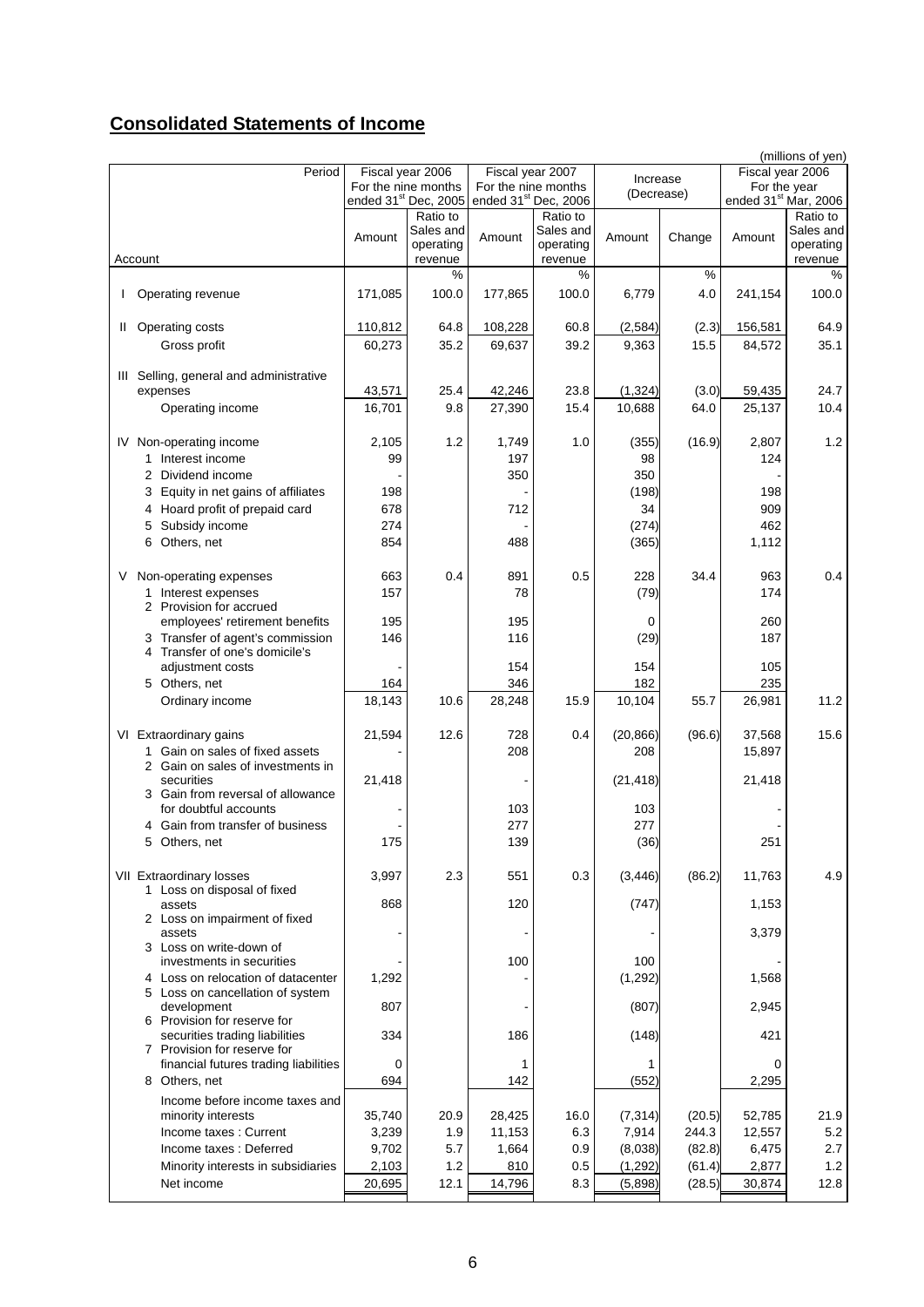## **Consolidated Statements of Capital Surplus and Retained Earning**

|    |                                                              |                                  | (millions of yen)                |
|----|--------------------------------------------------------------|----------------------------------|----------------------------------|
|    | Period                                                       | Fiscal year 2006                 | Fiscal year 2006                 |
|    |                                                              | For the nine months              | For the year                     |
|    |                                                              | ended 31 <sup>st</sup> Dec, 2005 | ended 31 <sup>st</sup> Mar, 2006 |
|    | Account                                                      | Amount                           | Amount                           |
|    | Capital surplus:                                             |                                  |                                  |
|    | Opening balance                                              | 34,114                           | 34,114                           |
| Ш  | Increase                                                     | 1,227                            | 2,033                            |
|    | Exercise of stock options                                    | 1,227                            | 2,033                            |
| Ш  | Decrease                                                     | 10                               | 10                               |
|    | Loss on disposition of treasury stock                        | 10                               | 10                               |
| IV | Ending balance                                               | 35,331                           | 36,137                           |
|    |                                                              |                                  |                                  |
|    | Retained earnings:                                           |                                  |                                  |
|    | Opening balance                                              | 51,261                           | 51,261                           |
| Ш  | Increase                                                     | 20,695                           | 30,936                           |
|    | 1 Net income for the period                                  | 20,695                           | 30,874                           |
|    | 2 Increase due to exclusion in consolidation of subsidiaries |                                  | 61                               |
| Ш  | Decrease                                                     | 1,478                            | 1,478                            |
|    | 1 Cash dividends                                             | 1,282                            | 1,282                            |
|    | 2 Directors' and standing corporate auditors' bonuses        | 196                              | 196                              |
| IV | <b>Ending balance</b>                                        | 70,478                           | 80,719                           |
|    |                                                              |                                  |                                  |

## **Consolidated Statement of Changes in Net Assets**

Fiscal year 2007 for the nine months ended 31<sup>st</sup> Dec, 2006

| (millions of yen)                                                                |                 |                      |                                          |                               |                                 |                                                    |                                                                |                       |                     |  |  |
|----------------------------------------------------------------------------------|-----------------|----------------------|------------------------------------------|-------------------------------|---------------------------------|----------------------------------------------------|----------------------------------------------------------------|-----------------------|---------------------|--|--|
|                                                                                  |                 | Shareholders' equity | Valuation and<br>translation adjustments |                               |                                 |                                                    |                                                                |                       |                     |  |  |
|                                                                                  | Common<br>stock | Capital<br>surplus   | Retained<br>earnings                     | Treasury<br>stock.<br>at cost | Total<br>shareholders<br>equity | <b>Net</b><br>unrealized<br>gains on<br>securities | <b>Net</b><br>unrealized<br>gains on<br>hedging<br>derivatives | Minority<br>interests | Total net<br>assets |  |  |
| Balance as of 31 <sup>st</sup> Mar. 2006                                         | 71,523          | 36,137               | 80,719                                   | (19,625)                      | 168,754                         | 11,069                                             |                                                                | 23,606                | 203,430             |  |  |
| Change in the nine months                                                        |                 |                      |                                          |                               |                                 |                                                    |                                                                |                       |                     |  |  |
| Exercise of stock option                                                         | 767             | 767                  |                                          |                               | 1,535                           | $\blacksquare$                                     | ٠                                                              |                       | 1,535               |  |  |
| Cash dividends                                                                   |                 |                      | (4, 425)                                 |                               | (4, 425)                        |                                                    |                                                                |                       | (4, 425)            |  |  |
| Directors' and standing<br>corporate auditors' bonuses                           |                 |                      | (281)                                    |                               | (281)                           |                                                    |                                                                |                       | (281)               |  |  |
| Net income                                                                       |                 |                      | 14,796                                   |                               | 14,796                          | ٠                                                  |                                                                |                       | 14,796              |  |  |
| Repurchase of treasury stock                                                     |                 |                      |                                          | (20)                          | (20)                            |                                                    |                                                                |                       | (20)                |  |  |
| Disposal of treasury stock                                                       |                 | (0)                  |                                          | 0                             | 0                               |                                                    |                                                                |                       | 0                   |  |  |
| Net change in the items other<br>than shareholders' equity in<br>the nine months |                 |                      |                                          |                               |                                 | (2, 235)                                           | 0                                                              | 350                   | (1,885)             |  |  |
| Total of change in the nine<br>months                                            | 767             | 767                  | 10,089                                   | (19)                          | 11,604                          | (2,235)                                            | $\mathbf 0$                                                    | 350                   | 9,719               |  |  |
| Balance as of 31 <sup>st</sup> Dec, 2006                                         | 72,291          | 36,905               | 90,808                                   | (19, 645)                     | 180,359                         | 8,833                                              | 0                                                              | 23,956                | 213,149             |  |  |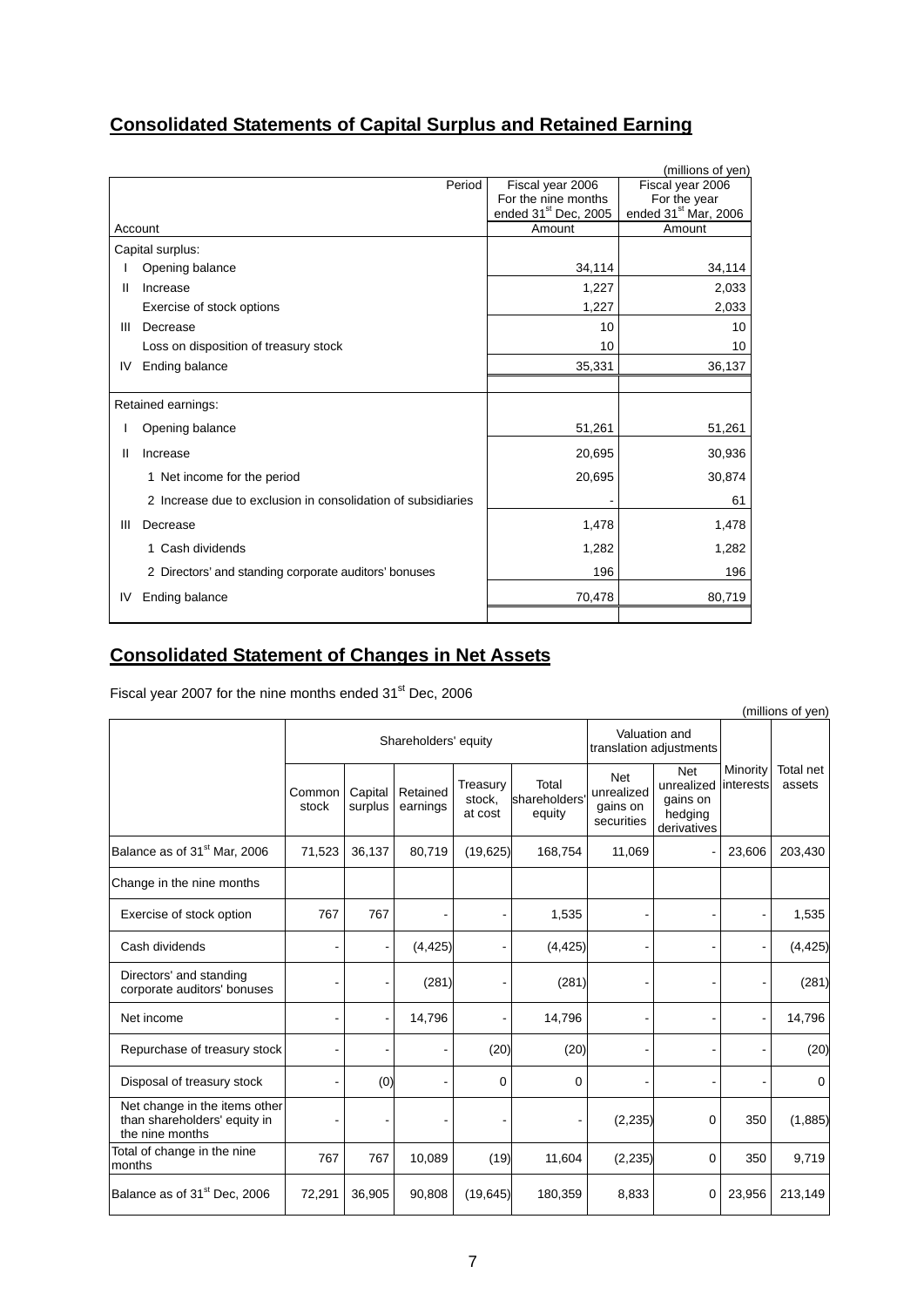# **Consolidated Statements of Cash Flows (summary)**

|                                                                                                                                                                         |                                         |                                                                                                              |                        | (millions of yen)                                                    |
|-------------------------------------------------------------------------------------------------------------------------------------------------------------------------|-----------------------------------------|--------------------------------------------------------------------------------------------------------------|------------------------|----------------------------------------------------------------------|
| Period                                                                                                                                                                  | Fiscal year 2006<br>For the nine months | Fiscal year 2007<br>For the nine months<br>ended 31 <sup>st</sup> Dec, 2005 ended 31 <sup>st</sup> Dec, 2006 | Increase<br>(Decrease) | Fiscal year 2006<br>For the year<br>ended 31 <sup>st</sup> Mar, 2006 |
| Account                                                                                                                                                                 | Amount                                  | Amount                                                                                                       | Amount                 | Amount                                                               |
| Cash flows from operating activities                                                                                                                                    | (28, 721)                               | (8, 437)                                                                                                     | 20,283                 | (25,052)                                                             |
| Cash flows from investing activities<br>Ш                                                                                                                               | 1,348                                   | (10, 209)                                                                                                    | (11, 557)              | 28,986                                                               |
| III Cash flows from financing activities                                                                                                                                | (2,906)                                 | 42,093                                                                                                       | 45,000                 | (6,620)                                                              |
| IV Effect of exchange rate changes on<br>cash and cash equivalents                                                                                                      | 35                                      | 142                                                                                                          | 107                    | 28                                                                   |
| Net increase (decrease) in cash and<br>V<br>cash equivalents                                                                                                            | (30, 244)                               | 23,589                                                                                                       | 53,833                 | (2,658)                                                              |
| VI Cash and cash equivalents, at<br>beginning                                                                                                                           | 77,357                                  | 74,747                                                                                                       | (2,610)                | 77,357                                                               |
| VII Net increase (decrease) in cash and<br>cash equivalents due to additional<br>consolidation of subsidiaries,<br>subsidiaries removed from<br>consolidation and other | 96                                      | 593                                                                                                          | 497                    | 48                                                                   |
| VIII Cash and cash equivalents, at end                                                                                                                                  | 47,209                                  | 98,929                                                                                                       | 51,720                 | 74,747                                                               |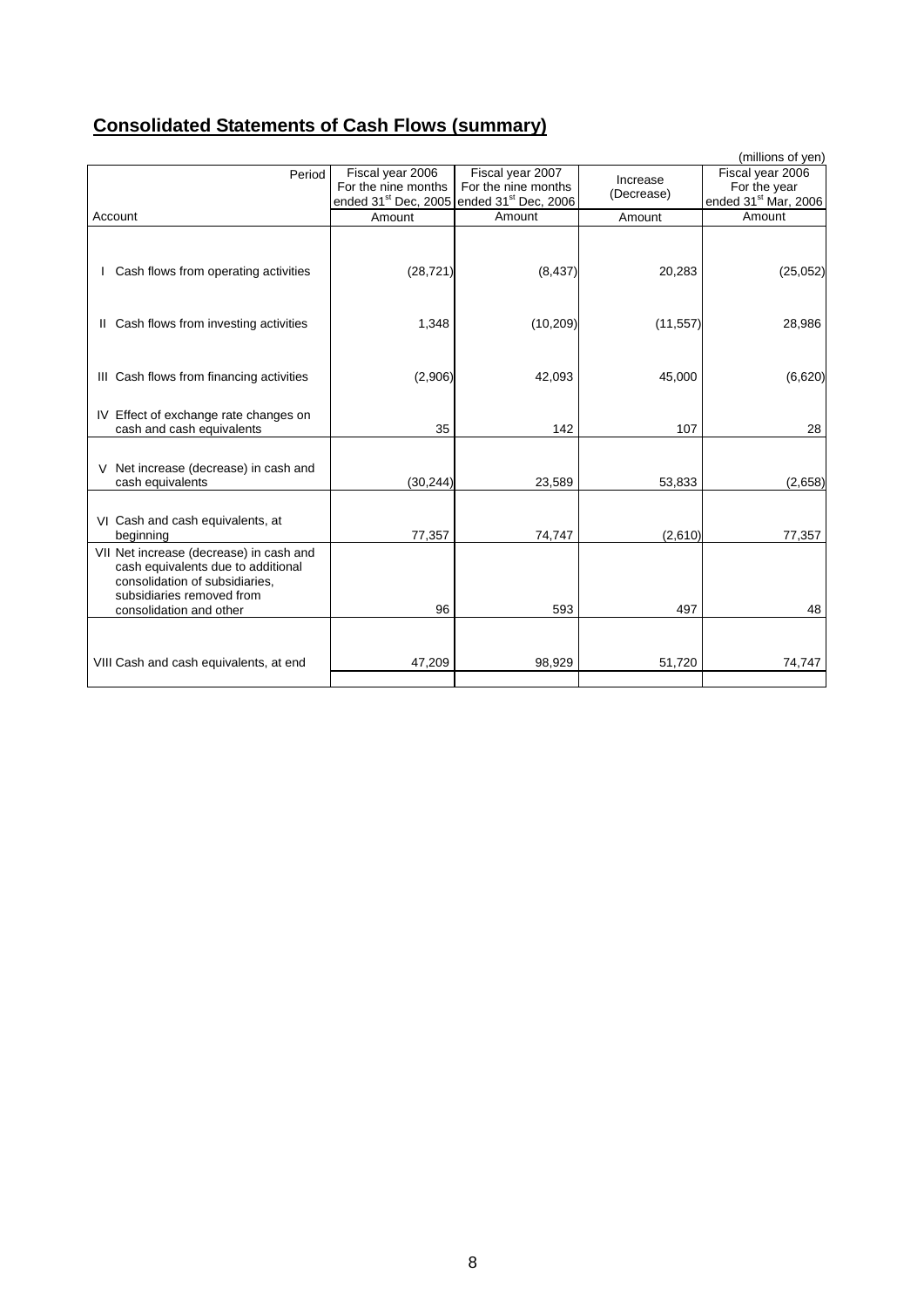### **Segment Information (Consolidated)**

### **1. Information by business segment**

|                                                                                                                                            |                      |                       |                               |                                                      |         |                                 | (millions of yen)     |
|--------------------------------------------------------------------------------------------------------------------------------------------|----------------------|-----------------------|-------------------------------|------------------------------------------------------|---------|---------------------------------|-----------------------|
|                                                                                                                                            |                      |                       |                               | For the nine months ended 31 <sup>st</sup> Dec, 2005 |         |                                 |                       |
|                                                                                                                                            | Computer<br>services | Financial<br>services | <b>Securities</b><br>services | Prepaid card<br>sales                                | Total   | Elimination<br>and<br>corporate | Consolidated<br>Total |
| Sales and operating<br>revenue:                                                                                                            |                      |                       |                               |                                                      |         |                                 |                       |
| Outside customers<br>Inter-segment                                                                                                         | 138,983              | 10,709                | 19,291                        | 2,101                                                | 171,085 |                                 | 171,085               |
| sales/transfers                                                                                                                            | 494                  |                       | 9                             | 32                                                   | 536     | (536)                           |                       |
| Total                                                                                                                                      | 139,477              | 10,709                | 19,301                        | 2,133                                                | 171,622 | (536)                           | 171,085               |
| Costs and expenses                                                                                                                         | 134,380              | 2,827                 | 15,153                        | 2,325                                                | 154,684 | (303)                           | 154,383               |
| Operating income (loss)                                                                                                                    | 5,097                | 7.882                 | 4,147                         | (191)                                                | 16,935  | (233)                           | 16,701                |
|                                                                                                                                            |                      |                       |                               | For the nine months ended 31 <sup>st</sup> Dec, 2006 |         |                                 |                       |
|                                                                                                                                            | Computer<br>services | Financial<br>services | <b>Securities</b><br>services | Prepaid card<br>sales                                | Total   | Elimination<br>and<br>corporate | Consolidated<br>Total |
| Sales and operating<br>revenue:                                                                                                            |                      |                       |                               |                                                      |         |                                 |                       |
| Outside customers<br>Inter-segment                                                                                                         | 136,981              | 20,934                | 17,244                        | 2,704                                                | 177,865 |                                 | 177,865               |
| sales/transfers                                                                                                                            | 1,042                | 135                   | 2                             | 3                                                    | 1,183   | (1, 183)                        |                       |
| Total                                                                                                                                      | 138,023              | 21,070                | 17,246                        | 2,707                                                | 179,048 | (1, 183)                        | 177,865               |
| Costs and expenses                                                                                                                         | 126,690              | 4,101                 | 16,352                        | 2,864                                                | 150,008 | 465                             | 150,474               |
| Operating income (loss)                                                                                                                    | 11,333               | 16,969                | 894                           | (156)                                                | 29,039  | (1,649)                         | 27,390                |
|                                                                                                                                            |                      |                       |                               | For the year ended 31 <sup>st</sup> Mar, 2006        |         |                                 |                       |
|                                                                                                                                            | Computer<br>services | Financial<br>services | <b>Securities</b><br>services | Prepaid card<br>sales                                | Total   | Elimination<br>and<br>corporate | Consolidated<br>Total |
| Sales and operating<br>revenue:                                                                                                            |                      |                       |                               |                                                      |         |                                 |                       |
| Outside customers<br>Inter-segment                                                                                                         | 197,467              | 14,207                | 26,636                        | 2,843                                                | 241,154 |                                 | 241,154               |
| sales/transfers                                                                                                                            | 647                  | 990                   | 14                            | 5                                                    | 1,657   | (1,657)                         |                       |
| Total                                                                                                                                      | 198,115              | 15,198                | 26,650                        | 2,848                                                | 242,812 | (1,657)                         | 241,154               |
| Costs and expenses                                                                                                                         | 188,437              | 4,503                 | 20,933                        | 3,059                                                | 216,934 | (917)                           | 216,016               |
| Operating income (loss)                                                                                                                    | 9.677                | 10.695                | 5,716                         | (211)                                                | 25,877  | (740)                           | 25,137                |
| Notes: 1. The Group operates principally in four segments: Computer services, Financial services, Securities services, Prepaid card sales. |                      |                       |                               |                                                      |         |                                 |                       |

| Segment              | Major products and services                                                                   |
|----------------------|-----------------------------------------------------------------------------------------------|
| Computer services:   | Software development, systems integration, facilities management, business process            |
|                      | outsourcing and other related services                                                        |
|                      | Computer and other product sales, engineering of intelligent buildings, intelligent buildings |
|                      | lease                                                                                         |
| Financial services:  | Investment in venture companies, investment in anonymous associations, real estate, equity    |
|                      | securities and others, management of investment trust                                         |
| Securities services: | Securities business and other related services                                                |
| Prepaid card sales:  | Issuance and settlement of prepaid cards, development and sales of card systems               |

### 2. Among costs and expenses, unallocated operating expenses in "Eliminations and corporate" for the nine months ended  $31^{\text{st}}$  Dec, 2005 were expenses of ¥68 million were incurred pertaining to the Company's administration departments and others before corporate separation on  $1<sup>st</sup>$  Oct, 2005, and management expenses for group companies of ¥1,741 million were incurred by the Company after corporate separation, and for the nine months ended 31<sup>st</sup> Dec, 2006 were management expenses for group companies of ¥5,215 million incurred at the Company. For the nine months ended 31<sup>st</sup> Dec, 2005, the main expenses corresponding to these were included in the Computer Services. Furthermore, for the year ended 31<sup>st</sup> Mar, 2006, expenses of ¥68 million were incurred pertaining to the Company's administration departments and others before corporate separation on 1<sup>st</sup> Oct, 2005, and expenses of ¥3,433 million were incurred by the Company after corporate separation.

#### **2. Segment information for geographic locations**

Segment information for geographic locations is omitted for the nine months ended  $31<sup>st</sup>$  Dec, 2005, 2006, and in the period ended 31<sup>st</sup> Mar, 2006, because total sales for "Japan" segment exceeded 90% of total sales in each of such period.

### **3. Overseas sales**

Information regarding overseas sales is omitted for the nine months ended  $31<sup>st</sup>$  Dec, 2005, 2006, and in the period ended  $31<sup>st</sup>$ Mar, 2006, because total overseas sales were less than 10% of consolidated total sales in each of such period.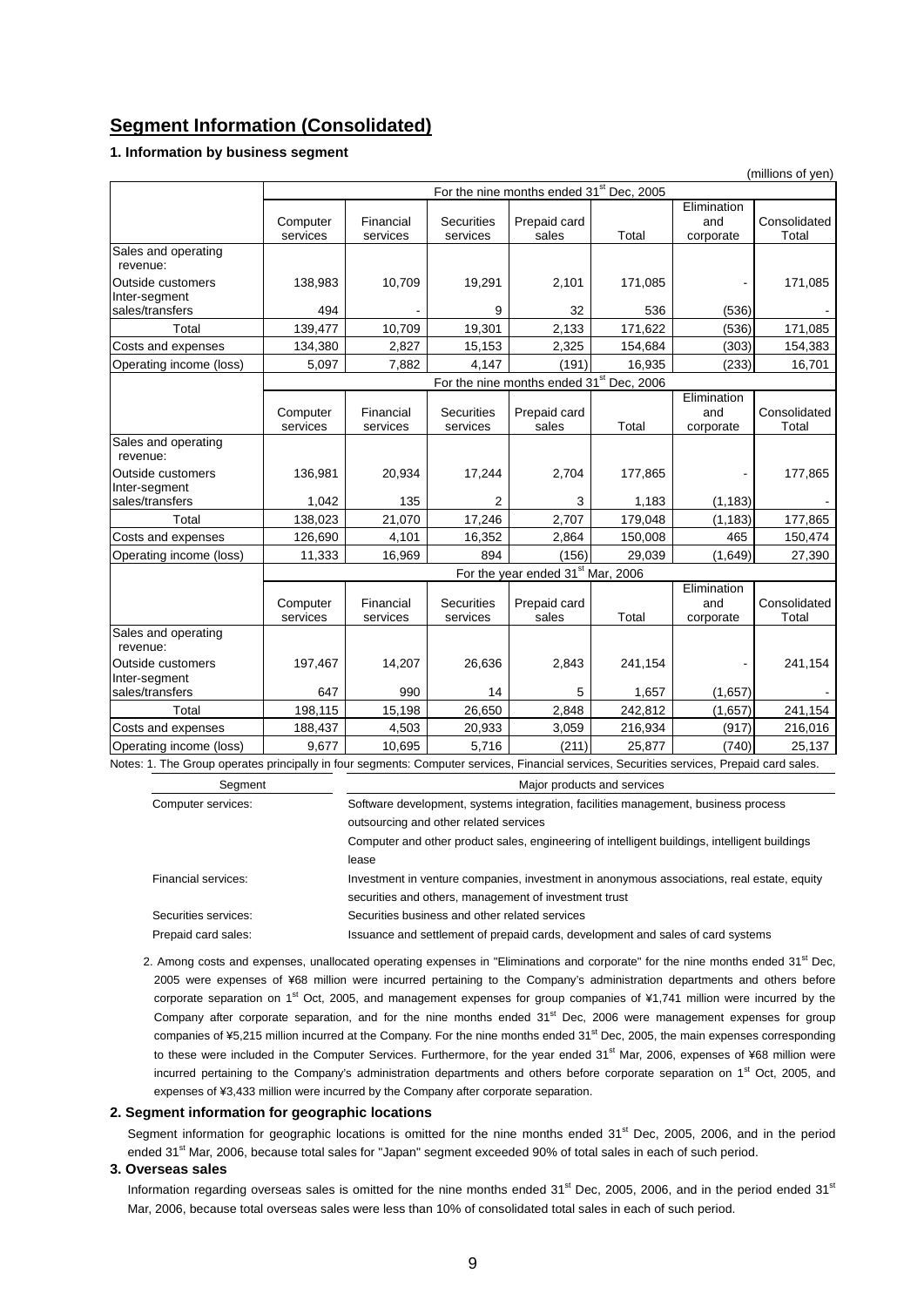## **Non-Consolidated Balance Sheets**

|                                                      |                                                                                      |       |                                 |       |                                    |       |                                    | (millions of yen) |
|------------------------------------------------------|--------------------------------------------------------------------------------------|-------|---------------------------------|-------|------------------------------------|-------|------------------------------------|-------------------|
| Period                                               | Fiscal year 2006                                                                     |       | Fiscal year 2007<br>3rd quarter |       | Fiscal year 2006                   |       | Increase (Decrease)<br>compared to |                   |
|                                                      | 3rd quarter<br>(As of 31 <sup>st</sup> Dec, 2005) (As of 31 <sup>st</sup> Dec, 2006) |       |                                 |       | (As of 31 <sup>st</sup> Mar, 2006) |       | fiscal year 2006                   |                   |
|                                                      |                                                                                      | % of  |                                 | % of  |                                    | % of  |                                    |                   |
| Account                                              | Amount                                                                               | total | Amount                          | total | Amount                             | total | Amount                             | Change            |
| Assets                                               |                                                                                      | %     |                                 | %     |                                    | %     |                                    | $\%$              |
| <b>Current assets</b>                                |                                                                                      |       |                                 |       |                                    |       |                                    |                   |
| Cash and time deposits                               | 23,787                                                                               |       | 65,350                          |       | 54,280                             |       | 11,070                             |                   |
| Accounts receivable                                  | 780                                                                                  |       |                                 |       | 66                                 |       | (66)                               |                   |
| Operating account receivable                         |                                                                                      |       | 597                             |       | 756                                |       | (158)                              |                   |
| Inventories                                          | 31                                                                                   |       | 31                              |       | 31                                 |       | 0                                  |                   |
| Short-term loans receivable                          | 1                                                                                    |       |                                 |       |                                    |       |                                    |                   |
| Short-term loans to subsidiaries and                 |                                                                                      |       |                                 |       |                                    |       |                                    |                   |
| affiliates                                           | 35,348                                                                               |       | 45,791                          |       | 40,382                             |       | 5,408                              |                   |
| Other current assets                                 | 11,746                                                                               |       | 14,030                          |       | 13,476                             |       | 554                                |                   |
| Allowance for doubtful accounts                      | (35)                                                                                 |       |                                 |       | (35)                               |       | 35                                 |                   |
| Total current assets                                 | 71,660                                                                               | 26.7  | 125,802                         | 38.4  | 108,958                            | 37.7  | 16,844                             | 15.5              |
| II Fixed assets                                      |                                                                                      |       |                                 |       |                                    |       |                                    |                   |
| Tangible fixed assets                                |                                                                                      |       |                                 |       |                                    |       |                                    |                   |
| () Buildings                                         | 14,105                                                                               |       | 5,624                           |       | 7,450                              |       | (1,825)                            |                   |
| () Computer and other equipment                      | 915                                                                                  |       | 725                             |       | 853                                |       | (128)                              |                   |
| $( )$ Land                                           | 7,694                                                                                |       | 7,658                           |       | 8,788                              |       | (1, 130)                           |                   |
| () Other tangible fixed assets                       | 419                                                                                  |       | 2,524                           |       | 123                                |       | 2,401                              |                   |
| Total tangible fixed assets                          | 23,133                                                                               | 8.6   | 16,532                          | 5.0   | 17,216                             | 6.0   | (683)                              | (4.0)             |
| 2 Intangible fixed assets                            |                                                                                      |       |                                 |       |                                    |       |                                    |                   |
| () Land leasehold                                    | 10,103                                                                               |       |                                 |       |                                    |       |                                    |                   |
| () Other intangible fixed assets                     | 76                                                                                   |       | 582                             |       | 85                                 |       | 496                                |                   |
| Total intangible fixed assets                        | 10,179                                                                               | 3.8   | 582                             | 0.2   | 85                                 | 0.0   | 496                                | 581.2             |
| 3 Investments and other assets                       |                                                                                      |       |                                 |       |                                    |       |                                    |                   |
| () Investments in securities                         | 28,302                                                                               |       | 32,822                          |       | 31,742                             |       | 1,079                              |                   |
| () Investments in subsidiaries and<br>affiliates     | 101,168                                                                              |       | 106,353                         |       | 106,033                            |       | 320                                |                   |
| () Long-term loans to subsidiaries and<br>affiliates | 26,104                                                                               |       | 41,573                          |       | 25,005                             |       | 16,567                             |                   |
| () Fixed leasehold deposits                          | 7,576                                                                                |       | 4,182                           |       | 3,000                              |       | 1,181                              |                   |
| () Others                                            | 1,230                                                                                |       | 1,058                           |       | 1,193                              |       | (135)                              |                   |
| Allowance for doubtful accounts                      | (749)                                                                                |       | (739)                           |       | (4, 240)                           |       | 3,500                              |                   |
| Total investments and other assets                   | 163,633                                                                              | 60.9  | 185,248                         | 56.4  | 162,735                            | 56.3  | 22,513                             | 13.8              |
| Total fixed assets                                   | 196,946                                                                              | 73.3  | 202,363                         | 61.6  | 180,037                            | 62.3  | 22,325                             | 12.4              |
| <b>Total assets</b>                                  | 268,607                                                                              | 100.0 | 328,165                         | 100.0 | 288,996                            | 100.0 | 39,169                             | 13.6              |
|                                                      |                                                                                      |       |                                 |       |                                    |       |                                    |                   |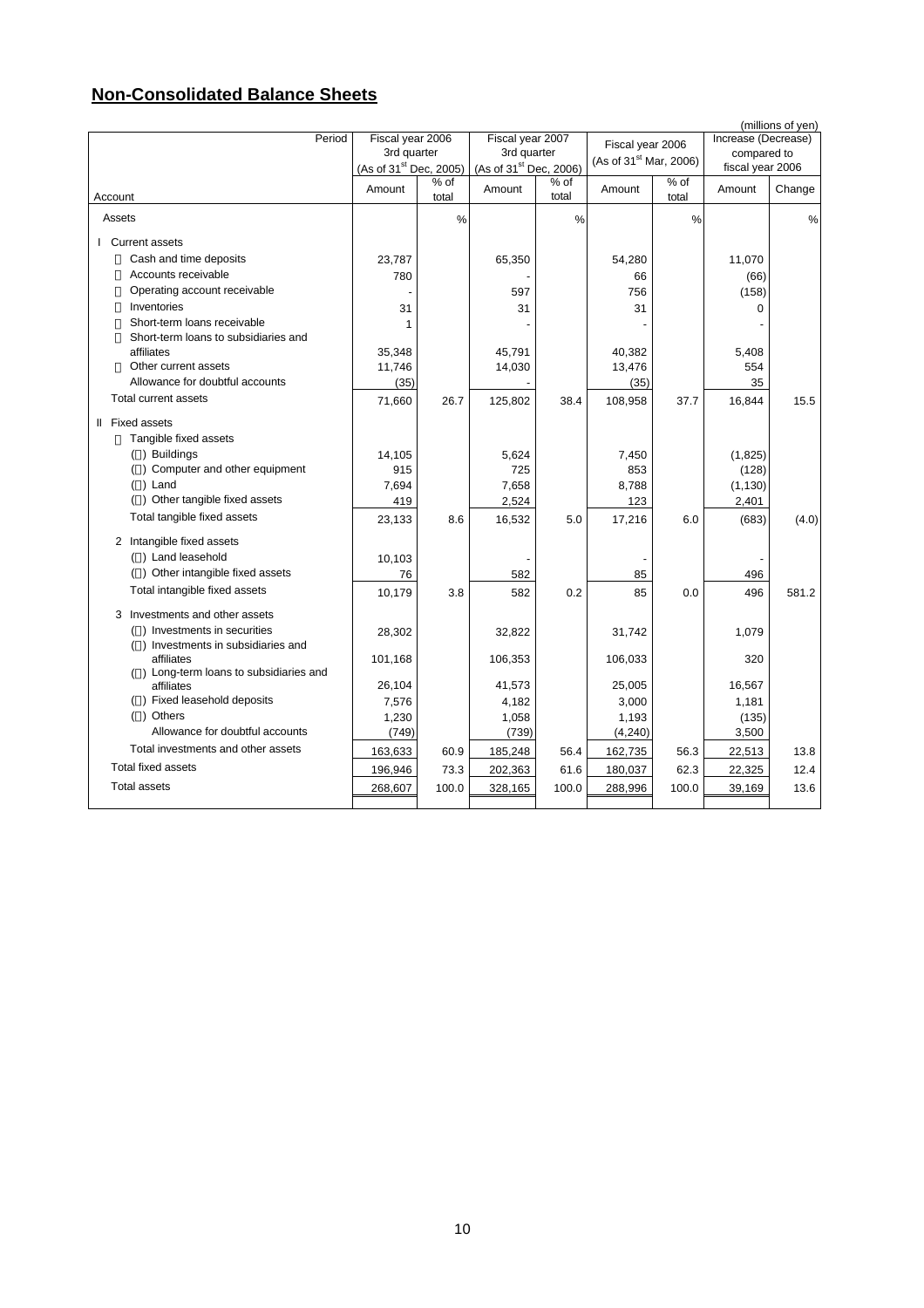| Period                                                                                                                                                                                                                                                                                                       | Fiscal year 2006<br>3rd quarter<br>(As of 31 <sup>st</sup> Dec, 2005) |               | Fiscal year 2007<br>3rd quarter<br>(As of 31 <sup>st</sup> Dec, 2006) |               | Fiscal year 2006<br>(As of 31 <sup>st</sup> Mar, 2006) |               | Increase (Decrease)<br>compared to<br>fiscal year 2006             | (millions of yen) |
|--------------------------------------------------------------------------------------------------------------------------------------------------------------------------------------------------------------------------------------------------------------------------------------------------------------|-----------------------------------------------------------------------|---------------|-----------------------------------------------------------------------|---------------|--------------------------------------------------------|---------------|--------------------------------------------------------------------|-------------------|
| Account                                                                                                                                                                                                                                                                                                      | Amount                                                                | % of<br>total | Amount                                                                | % of<br>total | Amount                                                 | % of<br>total | Amount                                                             | Change            |
| Liabilities                                                                                                                                                                                                                                                                                                  |                                                                       | %             |                                                                       | %             |                                                        | %             |                                                                    | %                 |
| <b>Current liabilities</b><br>$\mathbf{I}$<br>Accounts payable<br>Short-term bank loans payable<br>Current portion of corporate bonds payable<br>Accrued expenses<br>Accrued income taxes<br>Deposits received<br>Accrued bonuses to employees<br>Allowance for relocation loss<br>Other current liabilities | 12<br>7,000<br>308<br>387<br>37,429<br>49<br>95                       |               | 20,000<br>3,160<br>47,213<br>55                                       |               | 16<br>5,500<br>1,383<br>6,474<br>41,715<br>98          |               | (16)<br>(5,500)<br>20,000<br>(1, 383)<br>(3, 314)<br>5,498<br>(43) |                   |
| <b>Total current liabilities</b>                                                                                                                                                                                                                                                                             | 1,785<br>47,067                                                       | 17.5          | 1,448<br>71,878                                                       | 21.9          | 2,095<br>57,283                                        | 19.8          | (646)<br>14,594                                                    | 25.5              |
| Il Long-term liabilities<br>Corporate bonds payable<br>Convertible bonds payable<br>Accrued directors' retirement benefits<br>Other long-term liabilities<br>Total long-term liabilities<br><b>Total liabilities</b>                                                                                         | 40,000<br>23,000<br>113<br>3,547<br>66,660<br>113,728                 | 24.8<br>42.3  | 20,000<br>58,000<br>113<br>5,845<br>83,958<br>155,836                 | 25.6<br>47.5  | 40,000<br>23,000<br>113<br>4,737<br>67,850<br>125,133  | 23.5<br>43.3  | (20,000)<br>35,000<br>1,107<br>16,107<br>30,702                    | 23.7<br>24.5      |
|                                                                                                                                                                                                                                                                                                              |                                                                       |               |                                                                       |               |                                                        |               |                                                                    |                   |
| Shareholders' equity<br>I Common stock                                                                                                                                                                                                                                                                       | 70,717                                                                | 26.3          |                                                                       |               | 71,523                                                 | 24.7          | (71, 523)                                                          |                   |
| II Capital surplus<br>Additional paid-in capital<br>Other capital retained earnings<br>Total capital surplus                                                                                                                                                                                                 | 26,363<br>7,075<br>33,439                                             | 12.5          |                                                                       |               | 27,169<br>7,075<br>34,245                              | 11.9          | (27, 169)<br>(7,075)<br>(34, 245)                                  |                   |
| III Retained earnings<br>Legal reserve<br>Voluntary reserve<br>Unappropriated retained earnings                                                                                                                                                                                                              | 62<br>48,821<br>17,831                                                |               |                                                                       |               | 62<br>48,821<br>24,505                                 |               | (62)<br>(48, 821)<br>(24, 505)                                     |                   |
| Total retained earnings                                                                                                                                                                                                                                                                                      | 66,715                                                                | 24.8          |                                                                       |               | 73,389                                                 | 25.4          | (73, 389)                                                          |                   |
| IV Unrealized gains on securities<br>V Treasury stock, at cost                                                                                                                                                                                                                                               | 2,341                                                                 | 0.9           |                                                                       |               | 4,330                                                  | 1.5           | (4, 330)                                                           |                   |
| Total shareholders' equity                                                                                                                                                                                                                                                                                   | (18, 335)                                                             | (6.8)<br>57.7 |                                                                       |               | (19, 625)                                              | (6.8)         | 19,625<br>(163, 862)                                               |                   |
| Total liabilities and shareholders' equity                                                                                                                                                                                                                                                                   | 154,878<br>268 607                                                    | 100.0         |                                                                       |               | 163,862<br>288,996                                     | 56.7<br>1000  | (288, 996)                                                         |                   |
| Net assets                                                                                                                                                                                                                                                                                                   |                                                                       |               |                                                                       |               |                                                        |               |                                                                    |                   |
| I Shareholders' equity                                                                                                                                                                                                                                                                                       |                                                                       |               |                                                                       |               |                                                        |               |                                                                    |                   |
| Common stock<br>Capital surplus                                                                                                                                                                                                                                                                              |                                                                       |               | 72,291                                                                | 22.0          |                                                        |               | 72,291                                                             |                   |
| () Additional paid-in capital                                                                                                                                                                                                                                                                                |                                                                       |               | 27,937                                                                |               |                                                        |               | 27,937                                                             |                   |
| () Other capital retained earnings<br>Total capital surplus                                                                                                                                                                                                                                                  |                                                                       |               | 7,075                                                                 | 10.7          |                                                        |               | 7,075                                                              |                   |
| Retained earnings<br>() Legal reserve                                                                                                                                                                                                                                                                        |                                                                       |               | 35,012<br>62                                                          |               |                                                        |               | 35,012<br>62                                                       |                   |
| () Other retained earnings<br>General reserve                                                                                                                                                                                                                                                                |                                                                       |               | 67,321                                                                |               |                                                        |               | 67,321                                                             |                   |
| Carrying forward earned surpluses<br>Total retained earnings                                                                                                                                                                                                                                                 |                                                                       |               | 12,786                                                                |               |                                                        |               | 12,786                                                             |                   |
| Treasury stock, at cost                                                                                                                                                                                                                                                                                      |                                                                       |               | 80,170                                                                | 24.4          |                                                        |               | 80,170                                                             |                   |
| Total shareholders' equity                                                                                                                                                                                                                                                                                   |                                                                       |               | (19, 645)<br>167,829                                                  | (6.0)<br>51.1 |                                                        |               | (19, 645)<br>167,829                                               |                   |
| II Valuation and translation adjustments                                                                                                                                                                                                                                                                     |                                                                       |               |                                                                       |               |                                                        |               |                                                                    |                   |
| Net unrealized gains on securities                                                                                                                                                                                                                                                                           |                                                                       |               | 4,499                                                                 | 1.4           |                                                        |               | 4,499                                                              |                   |
| Net unrealized gains on hedging derivatives                                                                                                                                                                                                                                                                  |                                                                       |               | 0                                                                     | 0.0           |                                                        |               | 0                                                                  |                   |
| Total valuation and translation adjustments                                                                                                                                                                                                                                                                  |                                                                       |               | 4,500                                                                 | 1.4           |                                                        |               | 4,500                                                              |                   |
| Total net assets                                                                                                                                                                                                                                                                                             |                                                                       |               | 172,329                                                               | 52.5          |                                                        |               | 172,329                                                            |                   |
| Total liabilities and net assets                                                                                                                                                                                                                                                                             |                                                                       |               | 328,165                                                               | 100.0         |                                                        |               | 328,165                                                            |                   |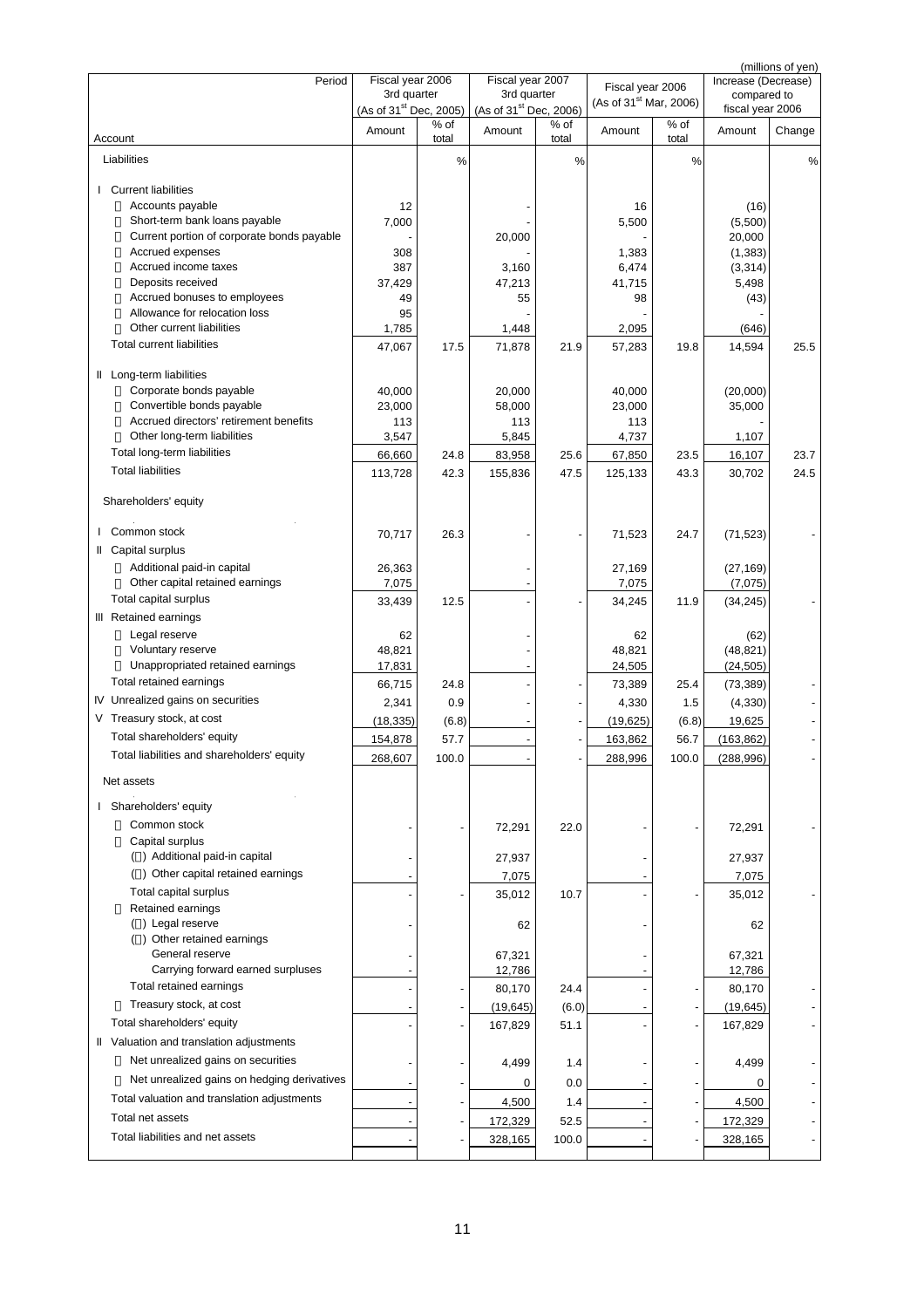### **Non-Consolidated Statements of Income**

| (millions of yen)                                |                                  |                        |                                  |                        |           |               |                                  |                        |  |
|--------------------------------------------------|----------------------------------|------------------------|----------------------------------|------------------------|-----------|---------------|----------------------------------|------------------------|--|
| Period                                           | Fiscal year 2006                 |                        | Fiscal year 2007                 |                        | Increase  |               | Fiscal year 2006                 |                        |  |
|                                                  |                                  | For the nine months    |                                  | For the nine months    |           | (Decrease)    | For the year                     |                        |  |
|                                                  | ended 31 <sup>st</sup> Dec, 2005 |                        | ended 31 <sup>st</sup> Dec, 2006 |                        |           |               | ended 31 <sup>st</sup> Mar, 2006 |                        |  |
|                                                  |                                  | Ratio to               |                                  | Ratio to               |           |               |                                  | Ratio to               |  |
|                                                  | Amount                           | Sales and<br>operating | Amount                           | Sales and<br>operating | Amount    | Change        | Amount                           | Sales and<br>operating |  |
| Account                                          |                                  | revenue                |                                  | revenue                |           |               |                                  | revenue                |  |
|                                                  |                                  | %                      |                                  | %                      |           | $\frac{0}{0}$ |                                  | $\%$                   |  |
| I Sales and operating revenue                    | 55,847                           | 95.8                   |                                  |                        | (55, 847) |               | 55,847                           | 93.4                   |  |
|                                                  |                                  |                        |                                  |                        |           |               |                                  |                        |  |
| II Operating costs                               | 44,923                           | 77.1                   |                                  |                        | (44, 923) |               | 44,923                           | 75.1                   |  |
| Gross profit                                     | 10,923                           | 18.7                   |                                  |                        | (10, 923) |               | 10,923                           | 18.3                   |  |
|                                                  |                                  |                        |                                  |                        |           |               |                                  |                        |  |
| III Selling, general and administrative expenses | 8,761                            | 15.0                   |                                  |                        | (8,761)   |               | 8,761                            | 14.7                   |  |
|                                                  |                                  |                        |                                  |                        |           |               |                                  |                        |  |
| IV Operating revenue                             | 2,442                            | 4.2                    | 14,833                           | 100.0                  | 12,391    | 507.4         | 3,959                            | 6.6                    |  |
|                                                  |                                  |                        |                                  |                        |           |               |                                  |                        |  |
| V Operating expenses                             | 1,866                            | 3.2                    | 5,360                            | 36.1                   | 3,493     | 187.2         | 3,592                            | 6.0                    |  |
| Operating income                                 | 2,737                            | 4.7                    | 9,472                            | 63.9                   | 6,734     | 246.0         | 2,529                            | 4.2                    |  |
|                                                  |                                  |                        |                                  |                        |           |               |                                  |                        |  |
| VI Non-operating income                          | 3,957                            | 6.7                    | 2,606                            | 17.6                   | (1, 350)  | (34.1)        | 4,681                            | 7.8                    |  |
|                                                  |                                  |                        |                                  |                        |           |               |                                  |                        |  |
| VII Non-operating expenses                       | 722                              | 1.2                    | 722                              | 4.9                    | 0         | (0.0)         | 1,004                            | 1.7                    |  |
| Ordinary income                                  | 5,972                            | 10.2                   | 11,357                           | 76.6                   | 5,384     | 90.1          | 6,206                            | 10.3                   |  |
|                                                  |                                  |                        |                                  |                        |           |               |                                  |                        |  |
| VIII Extraordinary gains                         | 19,445                           | 33.4                   | 111                              | 0.7                    | (19, 334) | (99.4)        | 34,958                           | 58.5                   |  |
|                                                  |                                  |                        |                                  |                        |           |               |                                  |                        |  |
| IX Extraordinary losses                          | 1,888                            | 3.2                    | 46                               | 0.3                    | (1, 841)  | (97.5)        | 7,166                            | 12.0                   |  |
| Income before income taxes                       | 23,530                           | 40.4                   | 11,421                           | 77.0                   | (12, 108) | (51.5)        | 33,998                           | 56.8                   |  |
| Income taxes: Current                            | (4, 489)                         | (7.7)                  | (775)                            | (5.2)                  | 3,714     |               | (410)                            | (0.7)                  |  |
| Income taxes : Deferred                          |                                  |                        |                                  |                        |           |               |                                  |                        |  |
|                                                  | 12,130                           | 20.8                   | 947                              | 6.4                    | (11, 182) | (92.2)        | 11,845                           | 19.8                   |  |
| Net income                                       | 15,889                           | 27.3                   | 11,249                           | 75.8                   | (4,640)   | (29.2)        | 22,563                           | 37.7                   |  |
| Retained earnings at the beginning               | 1,942                            |                        |                                  |                        | (1, 942)  |               | 1,942                            |                        |  |
| Unappropriated retained earnings                 | 17,831                           |                        |                                  |                        | (17, 831) |               | 24,505                           |                        |  |
|                                                  |                                  |                        |                                  |                        |           |               |                                  |                        |  |

Note On 1<sup>st</sup> October, 2005, CSK CORPORATION shifted to a holding company structure.

"I Sales and operating revenue" , "II Operating costs" and "III Selling, general and administrative expenses" are

revenue and expenses of ex-CSK CORPORATION for the nine months ended 31<sup>st</sup> December, 2005.

"IV Operating revenue" and "V Operating expenses" are revenue and expenses of the CSK HOLDINGS CORPORATION,

a holding company, for the nine months ended 31<sup>st</sup> December, 2006.